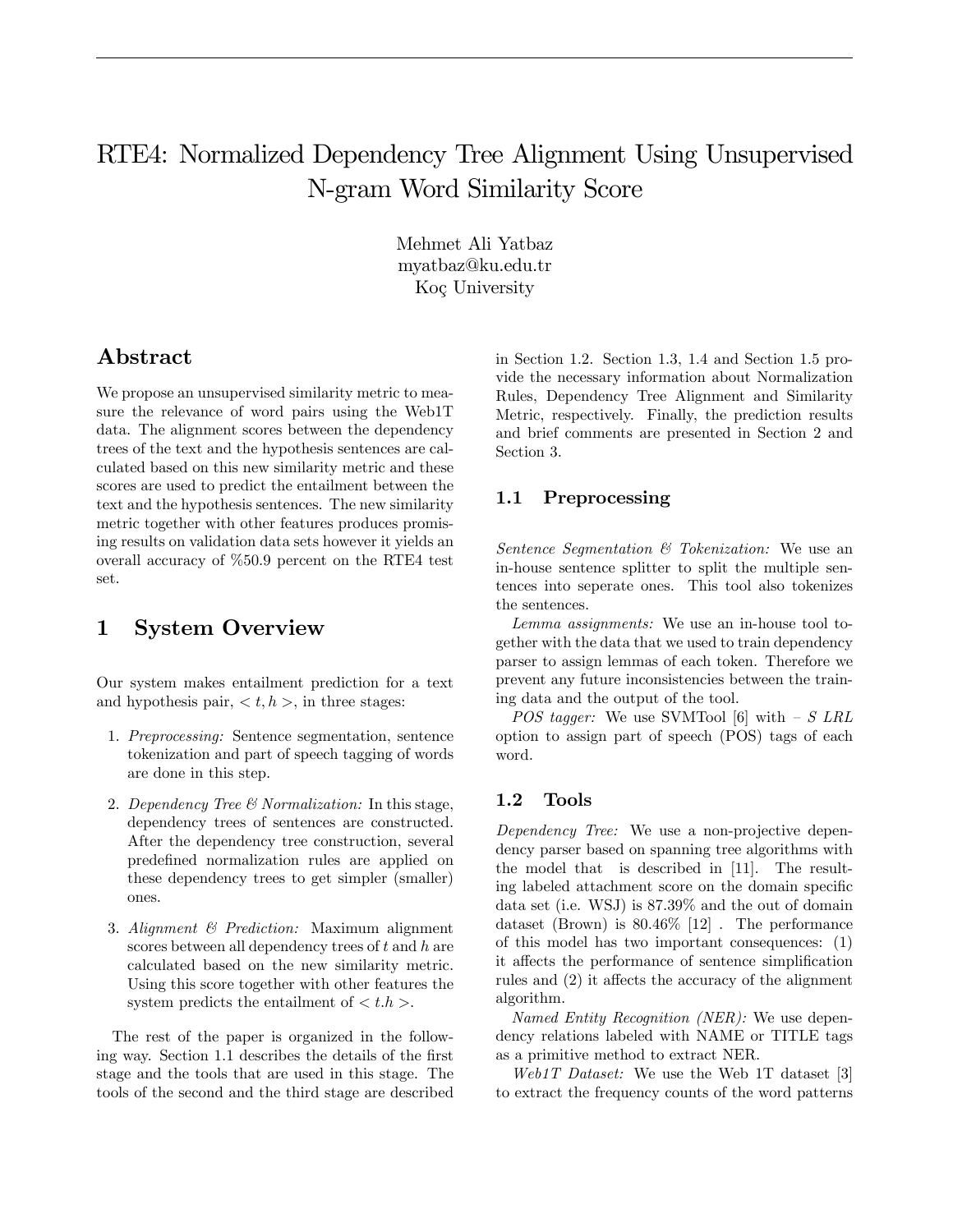that are described in Sec. 1.5 in detail. This data set contains domain independent counts of the word sequences up to length five in a  $10^{12}$  word corpus derived from publicly accessible Web pages.

#### 1.3 Normalization Rules

Normalization is a simplification process for the relatively complex sentences (ex: sentences with Whpronoun, passive voice or appositive structures). The idea of normalization was also used by several systems in RTE3 [5] challenge including the top system developed by [7] and by the system [10] in RTE2 [1]. The normalization rules are applied on the labeled or unlabelled dependency trees of the text and the hypothesis sentences. Similar to the system [10], simpler sentences are extracted from each original sentence by these rules and a set of new sentences is constructed for each original text and hypothesis sentence. There are six rules that we use for normalization:

- 1. Coordination Rule: This rule splits the sentences that include a coordination label or word. The rule is recursively applied therefore the new sentences do not have any coordination word.
- 2. Passive to active: This rule converts a passive sentence to an active sentence by removing the auxiliary verb and changing the real subject to the object of the sentence. Moreover, where possible this rule also changes the by-phrase to subject of the sentence.
- 3. Wh-pronoun: This rule recursively splits the sentences that have a wh-pronoun. (i.e. who, where, when, what etc.)
- 4. Appositive rule: This rule constructs new sentences by splitting the sub-tree that is connected to the main tree with the APPO tag. Moreover, the nouns or pronouns that have an appositive are replaced with the appositive to alternate the sentences with the same meaning.
- 5. Possessive Rule: This rule catches the possessive suffix and creates new sentences. (ex: Mark 's new car was stolen.  $\rightarrow$  Mark has a new car. / Mark has a car.  $/$  Marks 's car was stolen.  $/$ Marks 's new car was stolen.)
- 6. Auxiliary, Punctuation & Model Rule: Auxiliary words, model words and punctuations are removed from the sentences.
- 7. Name Rule: For every original sentence we form a name set to keep the words that have a NAME or TITLE tag.

#### 1.4 Dependecy Tree Alignment

We use the tree alignment algorithm that is developed by [9] based on the algorithm of [2]. The algorithm locates the alignment with the highest score in the space of all possible alignment of tree  $T$  and  $H$  where  $T$  and  $H$  are the labeled dependency trees of the hypothesis and test sentences. The maximum score of alignment between node  $t \in T$  and  $h \in H$  is defined by the  $S(t, h)$  function in Eq.1.

$$
S(t,h) = \max \left( \begin{array}{c} NODEMATCH(t,h) \\ \arg \max_{t_i \in children \text{ of } t} S(t_i,h) - \alpha \\ \arg \max_{h_i \in children \text{ of } h} S(t,h_i) - \beta \end{array} \right) (1)
$$

This recursive equation considers two node matching possibilities:

- 1. Node  $h$  can be aligned to node  $t$  or vice versa;
- 2. Node  $t(h)$  can be aligned to children of  $h(h)$ with some penalty  $0 \le \beta \le 1$   $(0 \le \alpha \le 1)$ .

The algorithm uses  $\alpha$  and  $\beta$  to penalize skipping nodes from corresponding trees during the alignment. The hypothesis sentences are much shorter than the text sentences, therefore skipping a hypothesis' node will be more costly compared to skipping a test's node. Thus, the penalty of the text sentences is set to zero by default while the penalty of the hypothesis is estimated using the validation set.

The TREEMATCH function calculates the matching score between  $t$  and  $h$  and it is defined as:

$$
TREEMATCH(t, h) = w \cdot NODEMATCH(t, h) + (1 - w) \cdot CHILDMATCH(t, h) \quad (2)
$$

where  $w$  is the weight coefficient of the equation. The Eq.2 is a weighted sum of the matching score of the words of nodes, and the matching score of their children. The value of  $w$  is estimated using the validation set. The similarity between the words of  $t$  and  $h$  is calculated by the NODEMATCH function and it is defined as:

$$
\label{eq:subm} \left\{ \begin{array}{c} \text{NODEMATCH}(t,h) = \\ 1 \quad \quad \text{if} \quad t_{word} = h_{word}, \\ 1 \quad \quad \text{if} \quad t_{lemma} = h_{lemma}, \\ sim(t_{lemma}, h_{lemma}) \quad \text{if} \quad \quad otherwise. \end{array} \right.
$$

where  $sim(t_{lemma}, h_{lemma})$  is the new similarity measurement between two words, that is described in Sec.1.5. There are four main classes of POS tags which are: noun, verb, adjective and other. If two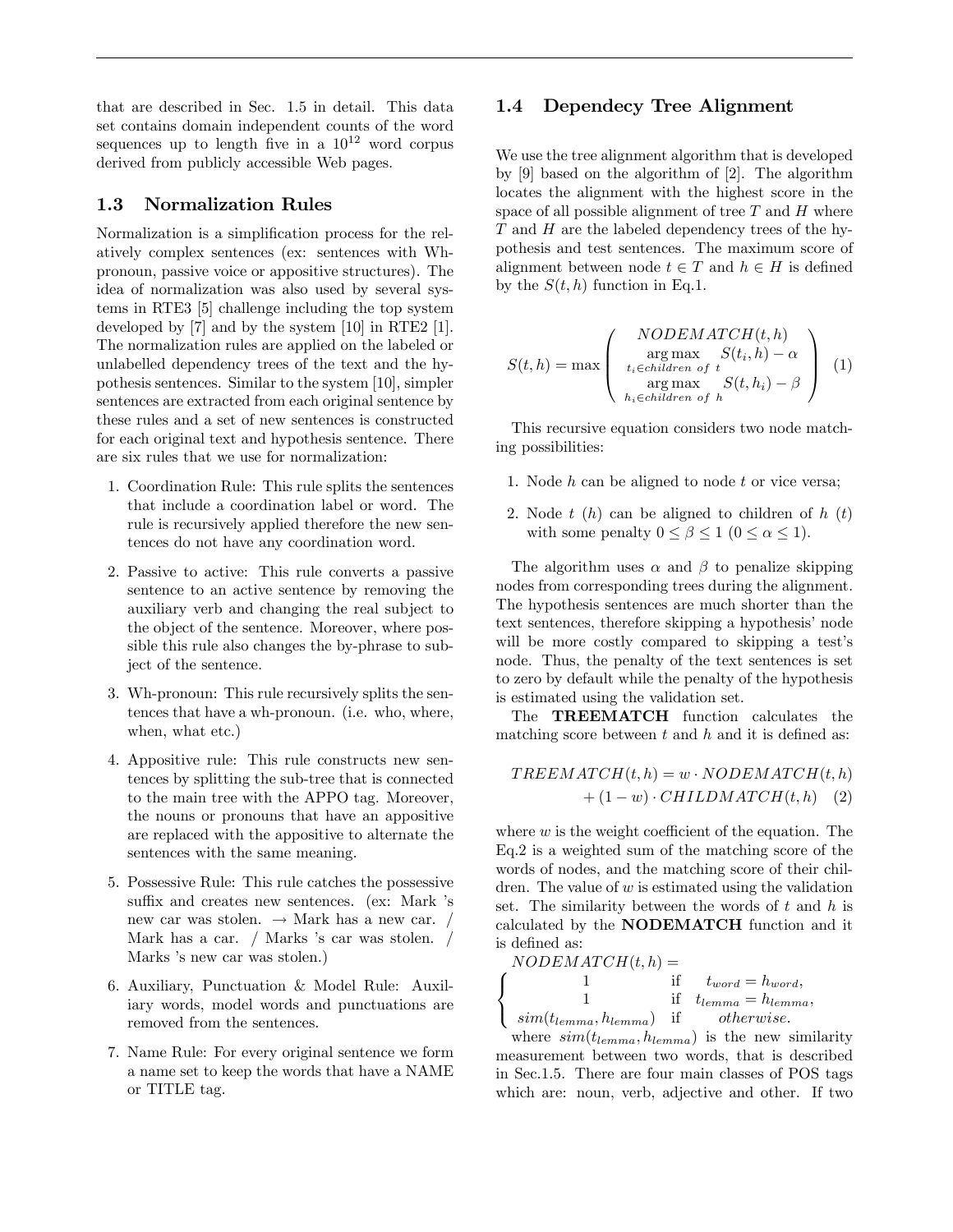words have POS tags from different classes, then their similarity score is equal to zero by default. The original version of the algorithm uses WordNet [4, 10] in NODEMATCH to match the words that are synonyms or hypernyms. We remove this part assuming that our new similarity metric described in Sec.1.5 assigns higher scores to the words that are synonyms or hypernyms. The similarity between the children of  $t$  and  $h$  is calculated by **CHILDMATCH** function which is formulated as:

$$
CHILDMATCH(t, h) = \max_{p \in O(t, h)} \left( \sum_{(i,j) \in p} \frac{|S_{h_j}|}{|S_t|} \cdot S(t_i, h_j) \right) \tag{3}
$$

where  $S_{h_j}$  is the set of all nodes rooted by  $t_i$  (similarly for  $S_{t_i}$  and  $O(t, h)$  is the set of all possible one-toone pairings of the children of  $t$  with the children of  $h$ . This function looks for the best one-to-one matching of children nodes. Therefore maximizing this summation is nothing but finding the best sub-alignment rooted by  $t$  and  $h$ . If  $t$  or  $h$  does not have any children then this function returns 0.

#### 1.5 Similarity Metric

The new similarity metric is defined under the assumption that the similarity between two words tends to be high if the former and the latter tokens of these words have similar distributions. Otherwise stated, words with similar frequencies for the former and the latter tokens have higher scores. In order to satisfy this assumption, we use the formulation of the DIRT algorithm [8] with some minor changes. DIRT extracts the paths and the frequency counts from the dependency trees constructed by Minipar[?] .On the other hand, our method extracts the frequency counts from the Web1T data without using any smoothing method. Therefore the frequency counts are more accurate than the commonly used 1GB of newspaper text (ex: Wall Street Journal). Our method assumes that every word has only one possible path and it is defined as:

$$
\langle T_{-1} \ W \ T_{+1} \rangle \tag{4}
$$

where  $T_{-1}$  and  $T_{+1}$  are the place holders of the former and latter tokens of the word  $W$ , respectively. The similarity score of the two words are calculated in terms of the mutual information between their paths and tokens. In other words, paths with common tokens will be more similar compared to the paths with less common tokens. We define two patterns

| Verb      | Score | Verb    | Score |
|-----------|-------|---------|-------|
| outbid    | 0.76  | happen  | 0.10  |
| cost      | 0.51  | hе      | 0.10  |
| oblige    | 0.48  | do      | 0.07  |
| diversify | 0.46  | star    | 0.07  |
| legalise  | 0.45  | produce | 0.07  |
| purchase  | 0.43  | seek    | 0.06  |
| design    | 0.41  | arm     | 0.06  |
| include   | 0.40  | attack  | 0.06  |
| store     | 0.40  | kill    | 0.03  |
| toss      | 0.39  | die     | 0.03  |

Table 1: Table on the left shows the top 10 similar verbs of buy and the one on the right shows the bottom 10 similar verbs of buy.

 $\lt$  \* ,  $W$   $>$  and  $\lt$   $W$  ,  $\,\ast$   $>$  to extract the frequency counts of the former and the latter tokens, where  $*$  is a wildcard. The mutual information between a token t, and its place holder  $T$  for a given path  $p$ , is defined as:

$$
mi(p, T_i, t) = log(\frac{C(p, T_i, t) \times C(*, T_i, *)}{C(p, T_i, *) \times C(*, T_i, t)})
$$
(5)

where  $C(p, T_i, t)$  is the frequency count of token t at place  $T_i$  in path p and  $*$  represents a summation over all possible values of the corresponding argument. The similarity between the place holder  $T_i$  of two different paths  $p_1$  and  $p_2$  is computed by the formula:

$$
sim(p_1, p_2, T_i) = \sum_{\substack{t \in S(p_1, T_i) \cap S(p_2, T_i) \\ t \in S(p_1, T_i)}} mi(p_1, T_i, t) + mi(p_2, T_i, t) + \sum_{t \in S(p_2, T_i)} mi(p_2, T_i, t)
$$
(6)

where  $S(p_i, T_i)$  is the set of all possible tokens that are observed at  $T_i$  for a given path  $p_i$ . As previously mentioned, the similarity of two words is calculated using the paths of these words, thus using  $Eq.6$ . The similarity can be defined as:

$$
sim(p_1, p_2) = \sqrt{sim(p_1, T_{-1}) * sim(p_2, T_{+1})}
$$
 (7)

Top 10 and bottom 10 similar verbs with the verb  $buy,$  based on the similarity score defined in this section, are presented in Table 1.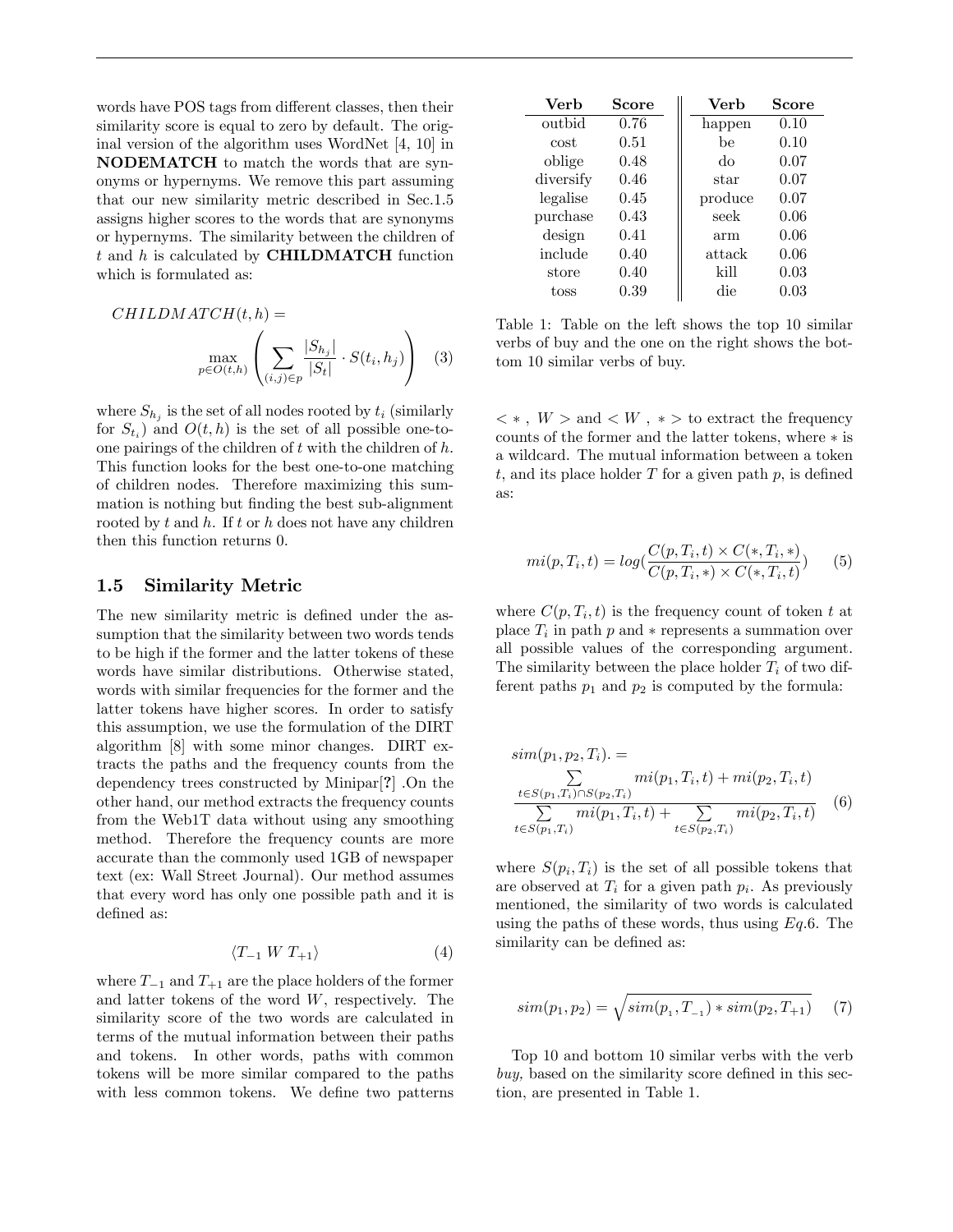| Type       | Train | Validation | <b>Test</b> |
|------------|-------|------------|-------------|
| IE.        | 59.3  | 60.0       | 52.0        |
| IR.        | 65.8  | 57.0       | 46.5        |
| QA         | 68.9  | 68.0       | 54.0        |
| <b>SUM</b> | 64.5  | 60.0       | 51.0        |
| Average    | 64.6  | 61.0       | 50.9        |

Table 2: Percent recall scores of the system on the training, validation and RTE4 test datasets.

#### 1.6 Feature construction and Entailment prediction

For every  $\langle t, h \rangle$  pair, the system defines three features:(1) domain of the sentence (2) the maximum score of alignment and (3) the name feature. The domain feature is the type of task (i.e. QA, IR, IE or SUM). The maximum score of alignment feature is defined as:

$$
MaxScore = \underset{t_i \in N_t}{\arg \max} \left( \underset{h_j \in N_h}{\arg \max} S(t_i, h_j) \right) \tag{8}
$$

where  $N_t$  and  $N_h$  are the set of normalized dependency trees of t and h, and  $S(t_i, h_j)$  is the alignment function defined in Sec.1.4.

The name feature is a binary feature and is set to 1 if t and h have a common name. Otherwise it is set to 0. We have defined this feature to see whether we can use the labels of the dependency trees to extract named entities or not.

K-nearest neighbor algorithm is used to predict the entailment of each  $\langle t, h \rangle$  pair. The parameters, described in Sec.1.4, are optimized using the training and validation datasets.

## 2 Results

Results of the 2-way entailment challenge are obtained by using three data sets: (1) training dataset, (2) validation dataset and (3) test dataset. The development and the test datasets of RTE3 are used as the training and the validation data set of the system, respectively. The test dataset is the RTE4 test data. The trivial baseline of the RTE4 test dataset for the 2-way classification task is  $50\%$  by selecting the majority entailment answer. Table 2 presents the percent accuracies of the system on each task. The new similarity metric together with other features produces promising results on validation data sets. However the results on the RTE4 test dataset is significantly lower than the validation dataset scores. The performance of the system is not challenged on 3-way entailment and our experiments mainly focused on the effect of the system on 2-way entailment problem.

## 3 Future Work

The similarity scores can be improved by defining more than one path between pairs. The paths can be extracted naturally from the Web1T data based on their frequency counts. Multiple paths between pairs will also enable the system to use n-grams where n is larger than 3. Another improvement is to apply smoothing on Web1T data to assign probabilities to unseen tokens between pairs.

#### References

- [1] R. Bar-Haim, I. Dagan, B. Dolan, L. Ferro, D. Giampiccolo, B. Magnini, and I. Szpektor. The Second PASCAL Recognising Textual Entailment Challenge. In Proceedings of the Second PASCAL Challenges Workshop on Recognising Textual Entailment, pages  $1-9$ , 2006.
- [2] R. Barzilay. Information fusion for multidocument summarization: paraphrasing and generation. PhD thesis, Columbia University New York, NY, USA, 2003.
- [3] Thorsten Brants and Alex Franz. Web 1T 5 gram version 1. Linguistic Data Consortium, Philadelphia, 2006. LDC2006T13.
- [4] Christiane Fellbaum, editor. Wordnet: An Electronic Lexical Database. MIT Press, 1998.
- [5] D. Giampiccolo, B. Magnini, I. Dagan, and B. Dolan. The Third PASCAL Recognizing Textual Entailment Challenge. In Proceedings of the ACL-PASCAL Workshop on Textual Entailment and Paraphrasing, pages  $1-9$ , 2007.
- [6] Jesús Giménez and Lluís Màrquez. Symtool: A general pos tagger generator based on support vector machines. In Proceedings of the 4th LREC, 2004.
- [7] A. Hickl and J. Bensley. A Discourse Commitment-Based Framework for Recognizing Textual Entailment. ACL, 2007.
- [8] D. Lin and P. Pantel. DIRT-Discovery of Inference Rules from Text. In Proceedings of ACM